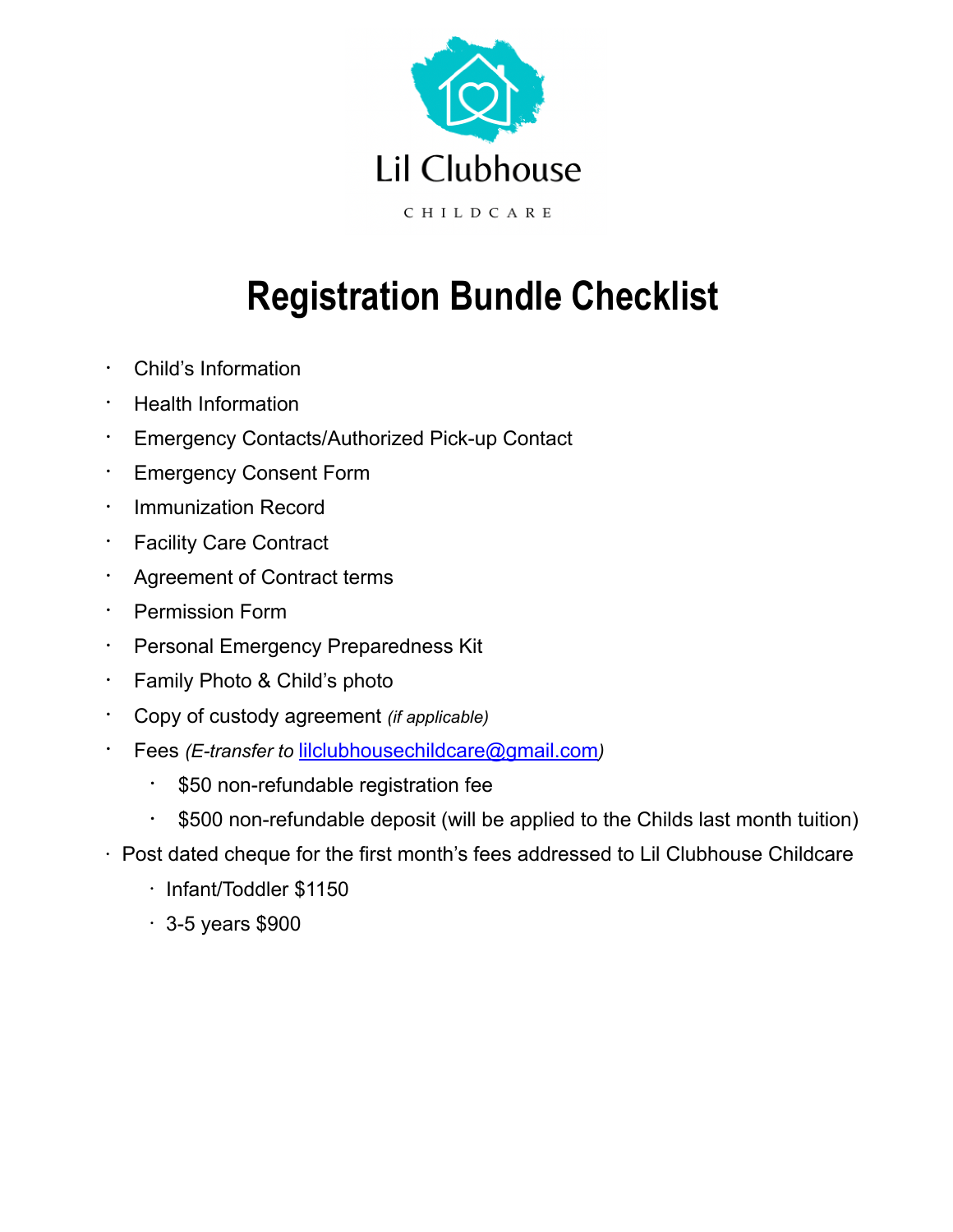

#### **CHILD'S INFORMATION**

| Child's First Language: ________________ (second) _________________         |                        |  |
|-----------------------------------------------------------------------------|------------------------|--|
| <b>Parents/Guardians:</b>                                                   |                        |  |
|                                                                             |                        |  |
|                                                                             |                        |  |
|                                                                             |                        |  |
|                                                                             |                        |  |
|                                                                             |                        |  |
|                                                                             |                        |  |
|                                                                             |                        |  |
|                                                                             |                        |  |
|                                                                             |                        |  |
|                                                                             |                        |  |
|                                                                             |                        |  |
|                                                                             |                        |  |
| Custody Agreement: yes _____ (if yes please provide documentation) No _____ |                        |  |
|                                                                             | <b>OFFICE USE ONLY</b> |  |
|                                                                             |                        |  |
|                                                                             |                        |  |
|                                                                             |                        |  |
|                                                                             |                        |  |
|                                                                             |                        |  |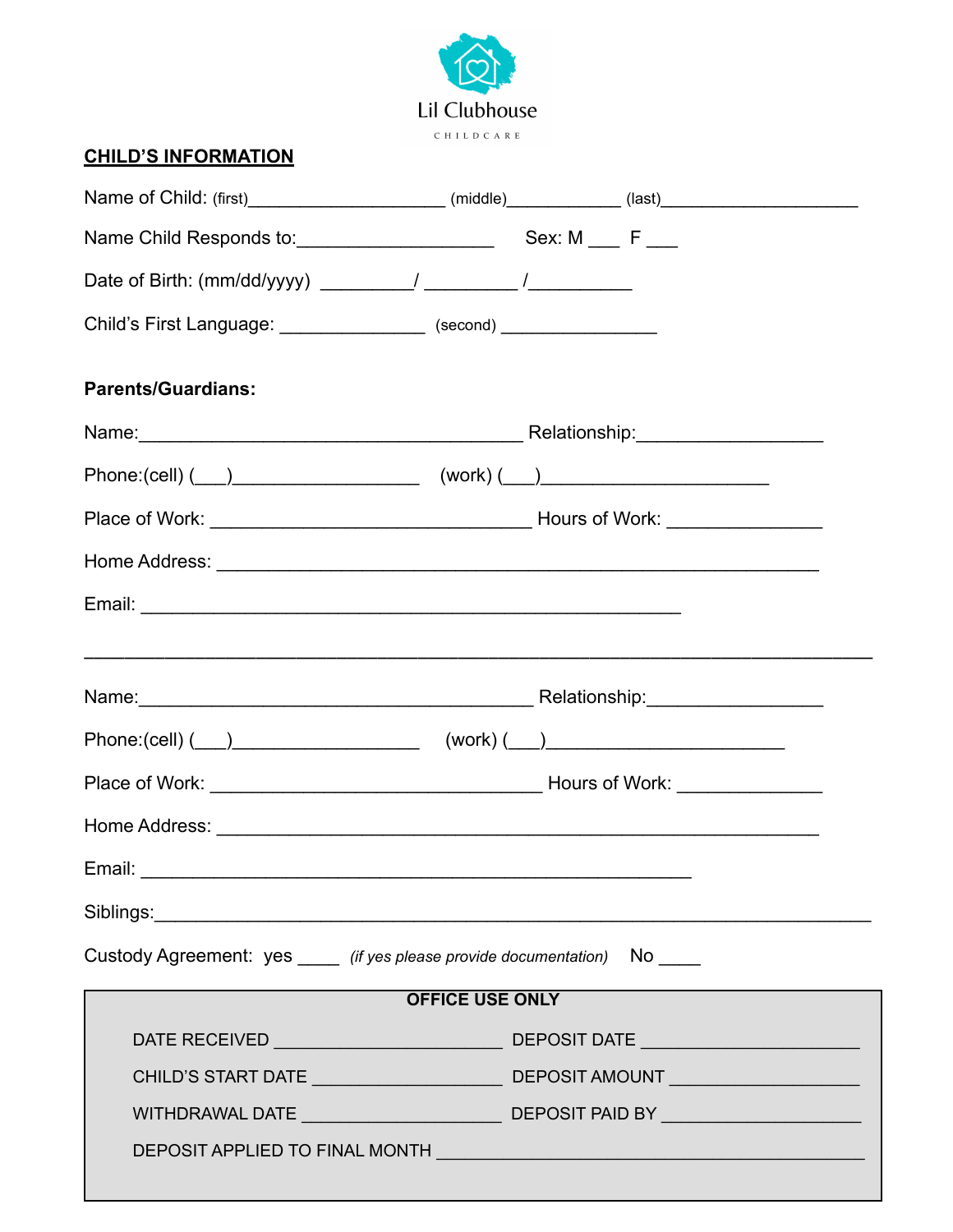

#### **HEALTH INFORMATION**

| <b>Allergies/Dietary Restrictions:</b>                                                                     | $YES$ NO $\_$   |  |
|------------------------------------------------------------------------------------------------------------|-----------------|--|
| Medications/Therapies:                                                                                     | $YES$ NO $\_\_$ |  |
| <b>Consent/Instructions Regarding Medications:</b>                                                         |                 |  |
| Do your child have a medical/developmental concern/diagnosis? The Summark of NO                            |                 |  |
| Does your child have Asthma?                                                                               | $YES$ NO $\_\_$ |  |
| Has your child had a seizure in the past year?                                                             | $YES$ NO ___    |  |
| Immunization Up To Date?: (yes) ____ (no) ____<br>(please provide and updated copy of immunization record) |                 |  |
|                                                                                                            |                 |  |
|                                                                                                            |                 |  |

Has Your Child Been In Childcare Before? *(where/how long?)* \_\_\_\_\_\_\_\_\_\_\_\_\_\_\_\_\_\_\_\_\_\_\_\_\_\_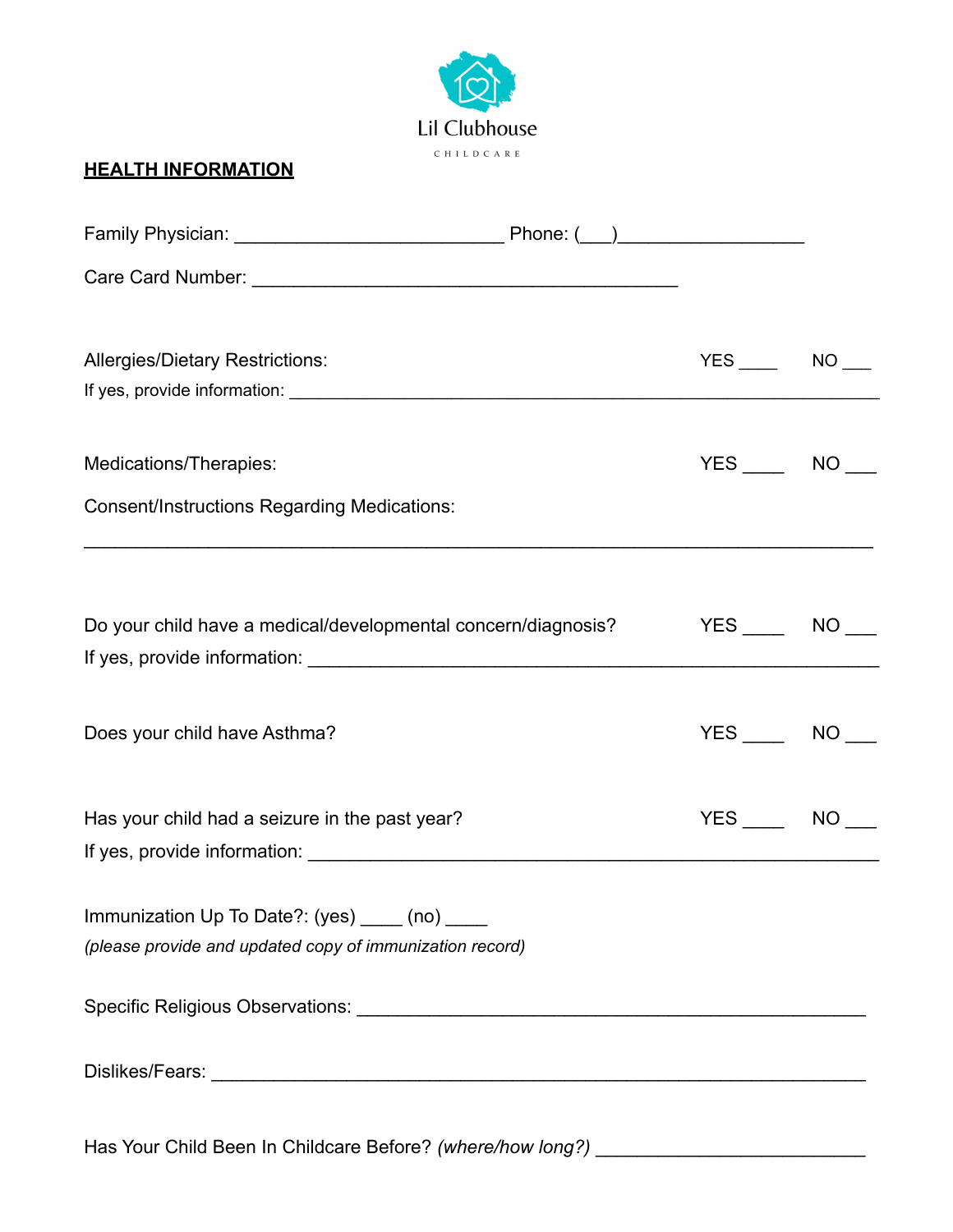

#### **EMERGENCY CONTACT** *(please provide at least one)*

|                                                                                  | Phone:(cell) ( __ ) ______________________(work) ( __ ) ________________________                                                                                                                                                    |
|----------------------------------------------------------------------------------|-------------------------------------------------------------------------------------------------------------------------------------------------------------------------------------------------------------------------------------|
|                                                                                  |                                                                                                                                                                                                                                     |
|                                                                                  |                                                                                                                                                                                                                                     |
|                                                                                  | Phone:(cell) (___)_______________________(work) (___)___________________________                                                                                                                                                    |
|                                                                                  |                                                                                                                                                                                                                                     |
| <b>PERSONS AUTHORIZED TO PICK UP</b> (other than parents)                        |                                                                                                                                                                                                                                     |
|                                                                                  |                                                                                                                                                                                                                                     |
|                                                                                  | $Phone: (cell)$ $($ $)$ $($ $($ $)$ $($ $)$ $($ $)$ $($ $)$ $($ $)$ $($ $)$ $($ $)$ $($ $)$ $($ $)$ $($ $)$ $($ $)$ $($ $)$ $($ $)$ $($ $)$ $($ $)$ $($ $)$ $($ $)$ $($ $)$ $($ $)$ $($ $)$ $($ $)$ $($ $)$ $($ $)$ $($ $)$ $($ $)$ |
|                                                                                  |                                                                                                                                                                                                                                     |
|                                                                                  | Name: Name: Name: Name: Name: Name: Name: Name: Name: Name: Name: Name: Name: Name: Name: Name: Name: Name: Name: Name: Name: Name: Name: Name: Name: Name: Name: Name: Name: Name: Name: Name: Name: Name: Name: Name: Name:       |
|                                                                                  | Phone:(cell) (___)_______________________(work) (___)___________________________                                                                                                                                                    |
|                                                                                  |                                                                                                                                                                                                                                     |
| <b>OUT OF AREA CONTACT</b> (province not including BC or USA)                    |                                                                                                                                                                                                                                     |
|                                                                                  |                                                                                                                                                                                                                                     |
| Phone:(cell) (___)_______________________(work) (___)___________________________ |                                                                                                                                                                                                                                     |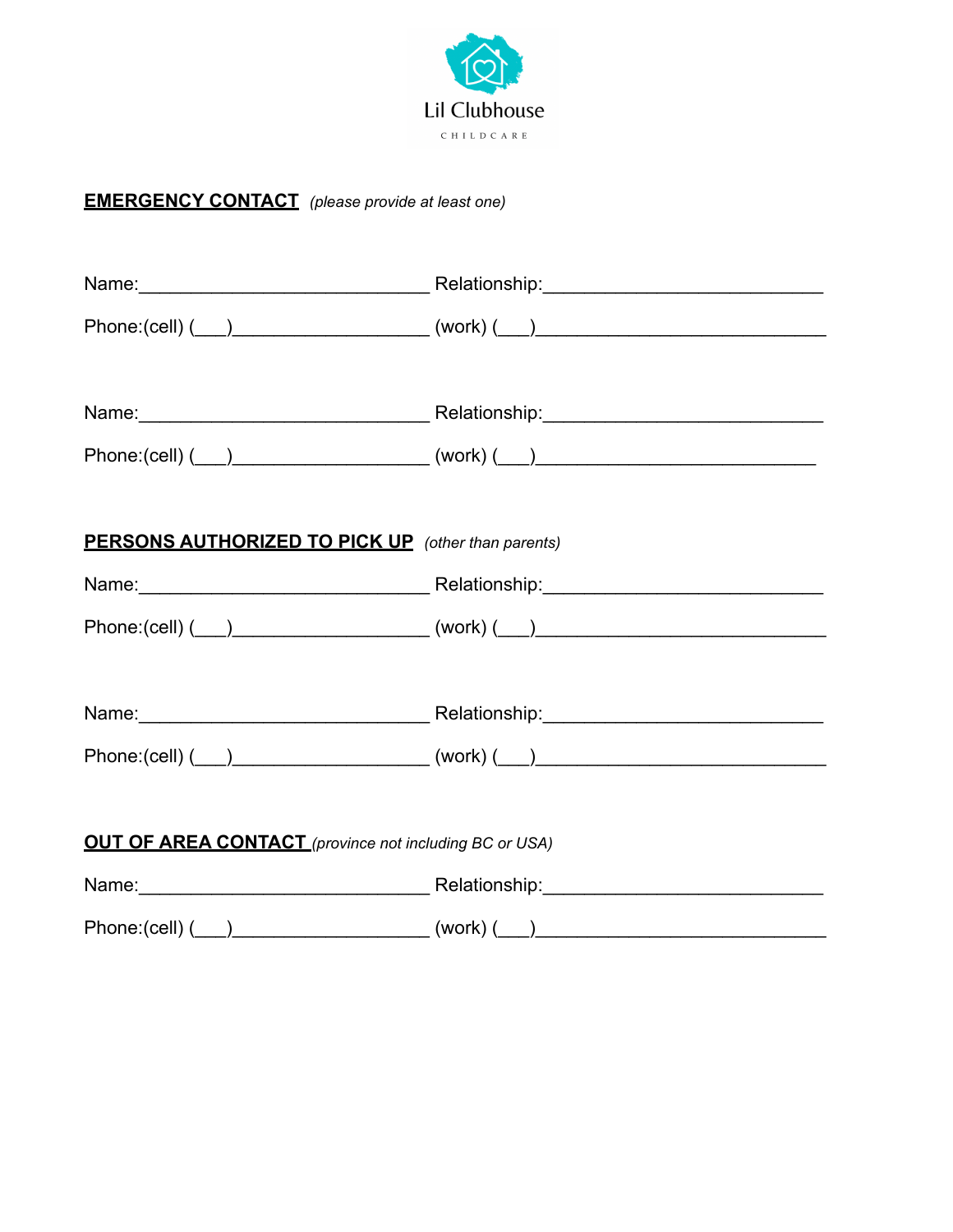#### **CHILD CARE EMERGENCY CONSENT FORM**

| EMERGENCY CONTACT: __________________________________CELL PHONE: ________________ |  |  |
|-----------------------------------------------------------------------------------|--|--|
|                                                                                   |  |  |
|                                                                                   |  |  |
|                                                                                   |  |  |
|                                                                                   |  |  |
|                                                                                   |  |  |
|                                                                                   |  |  |
|                                                                                   |  |  |
|                                                                                   |  |  |

- 1. It is the policy of this facility to notify a parent when a child is ill or needs medical attention. Occasionally we cannot contact parents and we need to get immediate help for the child. Our procedure is to call for an ambulance.
- 2. Please sign the consent below so that we can take the appropriate action on behalf of your child. Return the signed consent to the facility immediately. We will take this consent with us to the emergency centre.
- 3. I hereby give consent for my child  $\blacksquare$ taken to the nearest emergency centre when I cannot be contacted.
- 4. I hereby give consent for my child named above to receive medical treatment.

\_\_\_\_\_\_\_\_\_\_\_\_\_\_\_\_\_\_\_\_\_\_\_\_\_\_\_\_\_\_\_ \_\_\_\_\_\_\_\_\_\_\_\_\_\_\_\_\_\_\_\_\_\_\_\_\_\_\_\_\_\_\_\_\_\_\_\_\_\_\_\_\_\_\_\_\_\_\_\_

DATE SIGNATURE OF PARENT / GUARDIAN

**WITNESS** 

\_\_\_\_\_\_\_\_\_\_\_\_\_\_\_\_\_\_\_\_\_\_\_\_\_\_\_\_\_\_\_\_\_\_\_\_\_\_\_\_\_\_\_\_\_\_\_\_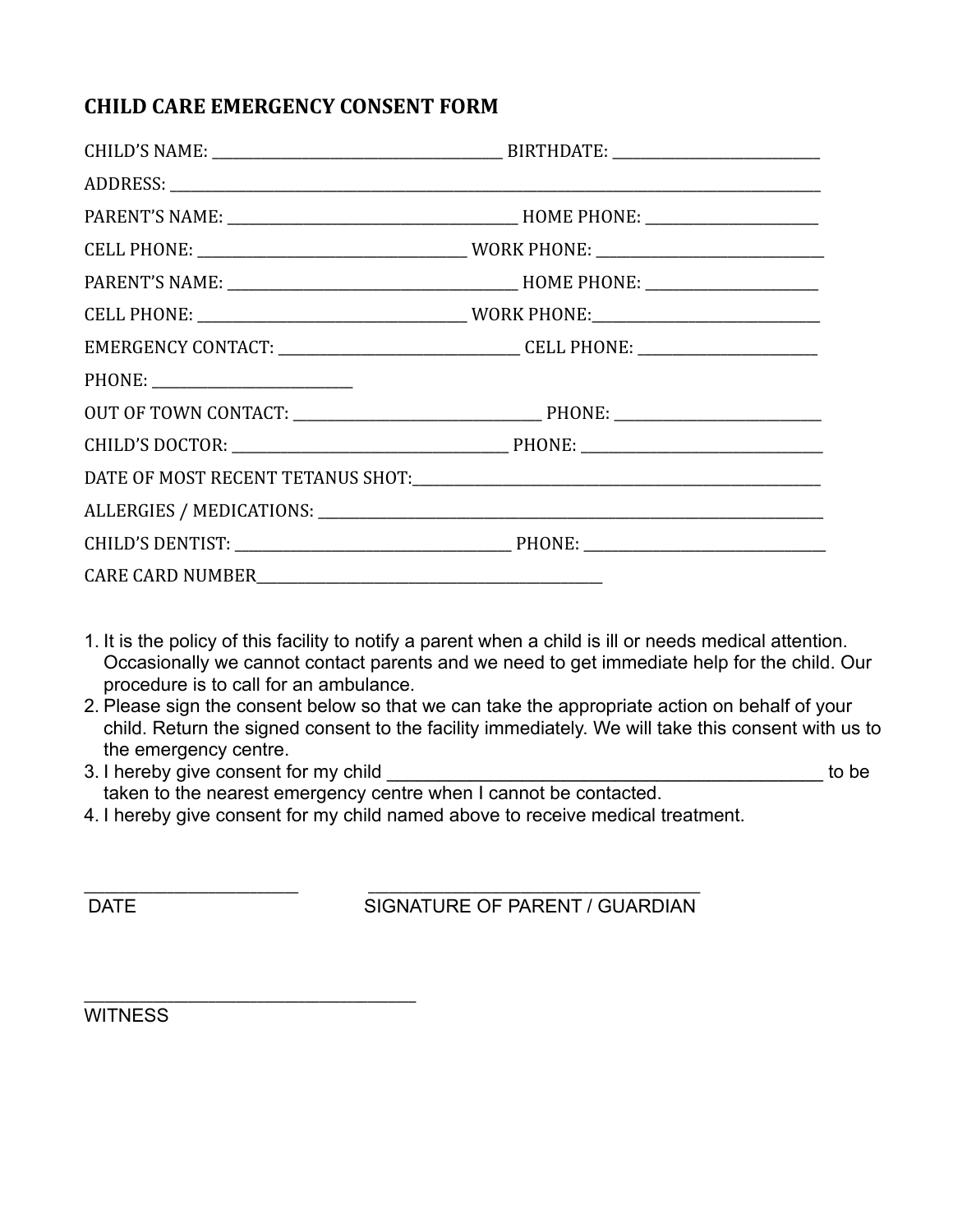# **Facility Care Contract**

This contract is made between the parent(s)/guardians:

|                                                                  | name of parent(s)              |
|------------------------------------------------------------------|--------------------------------|
|                                                                  | address of parents(s)          |
| and Lil Clubhouse Childcare for the care of the following child: |                                |
|                                                                  | child's name and date of birth |

### **Financial**

The payment for care shall be \$\_\_\_\_\_\_\_\_\_\_\_\_\_\_\_\_ per month (after govt fee reduction) Payment shall be paid on the  $1 \times$  of each month in the form of post-dated cheques or regularly scheduled e-transfers. (Our fees are a year's worth of care broken down into 12 equal payments that include stat holidays and centre closures)

*NSF cheques are required to be replaced the following day with a \$20.00 charge added* 

If the government funding is taken away, all parents will be required to pay the full price of daycare.

**The daycare reserves the right to fee increases January 1st of each year.** 

**This monthly fee may increase by 2-4% from the time of registration to the actual start date; the increased fee will be required.** 

\*\*\* Once accepted as a full-time child in the Infant Toddler group, we cannot adjust to part-time, full time fees are required to maintain your spot. Changes may be reviewed in the 3-5 year old group if space allows and if we can fill your other days up, notice needs to be given 8 weeks ahead of time.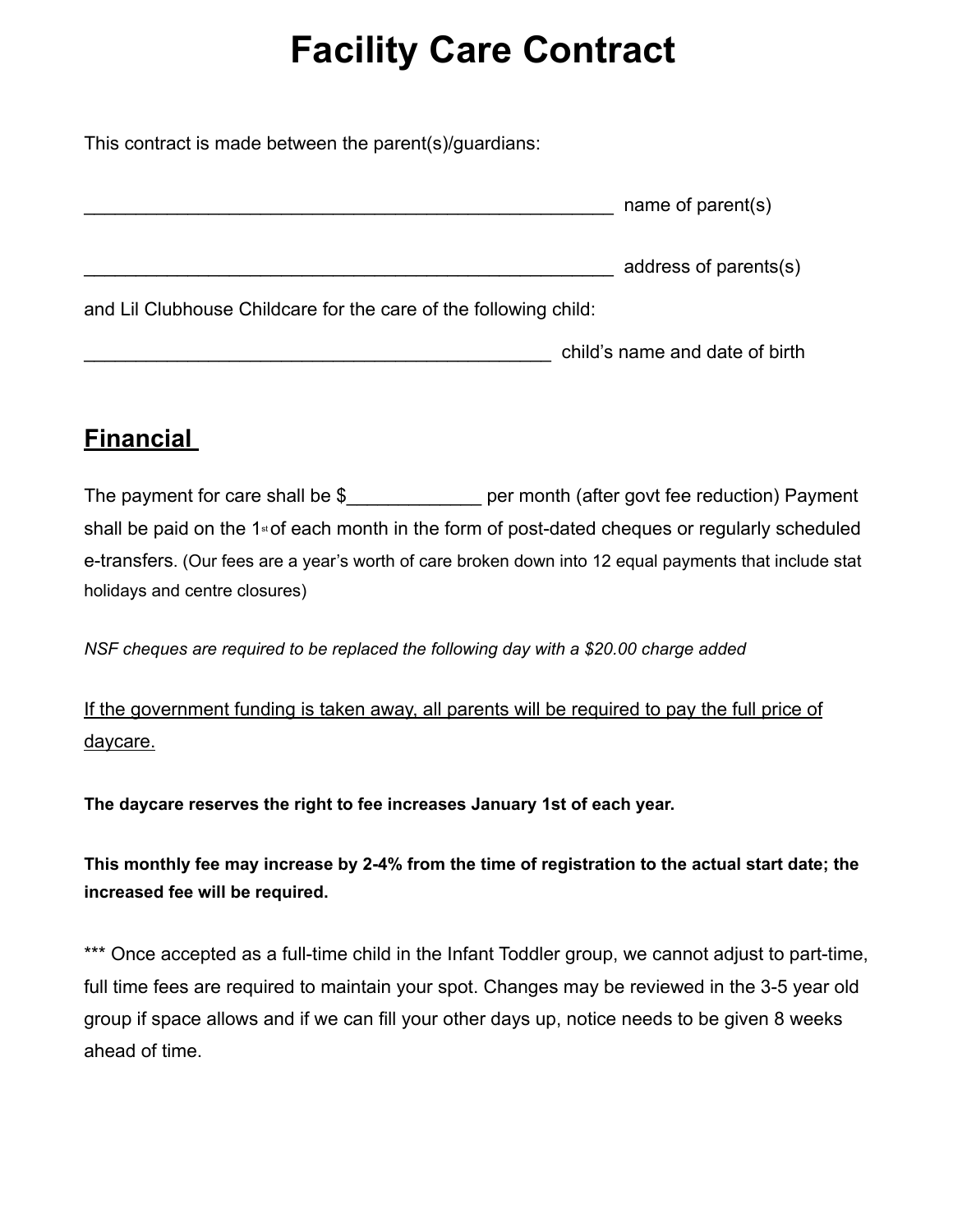Your fees reflect the schedule as follows:

| Arrival time | am and pick up time | pm - Monday to Friday |
|--------------|---------------------|-----------------------|
|              |                     |                       |

Our hours are:

- Infant Room 8:00am to 5:00pm
- Preschool Room 7:45am to 5:00pm

| Monday               | Tuesday | Wednesday | Thursday | Friday |
|----------------------|---------|-----------|----------|--------|
| (check days of care) |         |           |          |        |

### **Scheduling**

Your child's start date is \_\_\_\_\_\_\_\_\_\_\_\_\_\_\_\_\_\_\_\_\_\_\_\_\_\_\_\_\_\_\_\_\_\_\_\_\_\_\_

| Your child's end date is |  |
|--------------------------|--|
|                          |  |

### **Late Fees**

- From 5:00 p.m. to 5:15 p.m. the fee for the first time late is \$20.00.
- The fee for the second time late is \$3.00 per minute.
- If late four times in any four-week period the family faces removal from the centre.
- The daycare clock is the time used to determine the late payment.
- Late fees are required to be paid at the start of the following day

When a child is ill or on holidays, the parents are expected to make every effort to give the provider as much notice as possible. Parents are expected to pay on child sick days and holidays. Our expenses and staff do not change if your child is absent therefore nor do your fees.

This contract may be terminated by the parent (s) or the provider with (required) 2 calendar month's notice prior to the last day of care. If a child does not attend during the final 2 calendar month's, payment is still required.

The provider may immediately terminate this contract without any notice if payment is not made on time.

In the event that the child is not adjusting to daycare, and the provider has made every effort, termination of childcare will be exercised in the best interest of the child.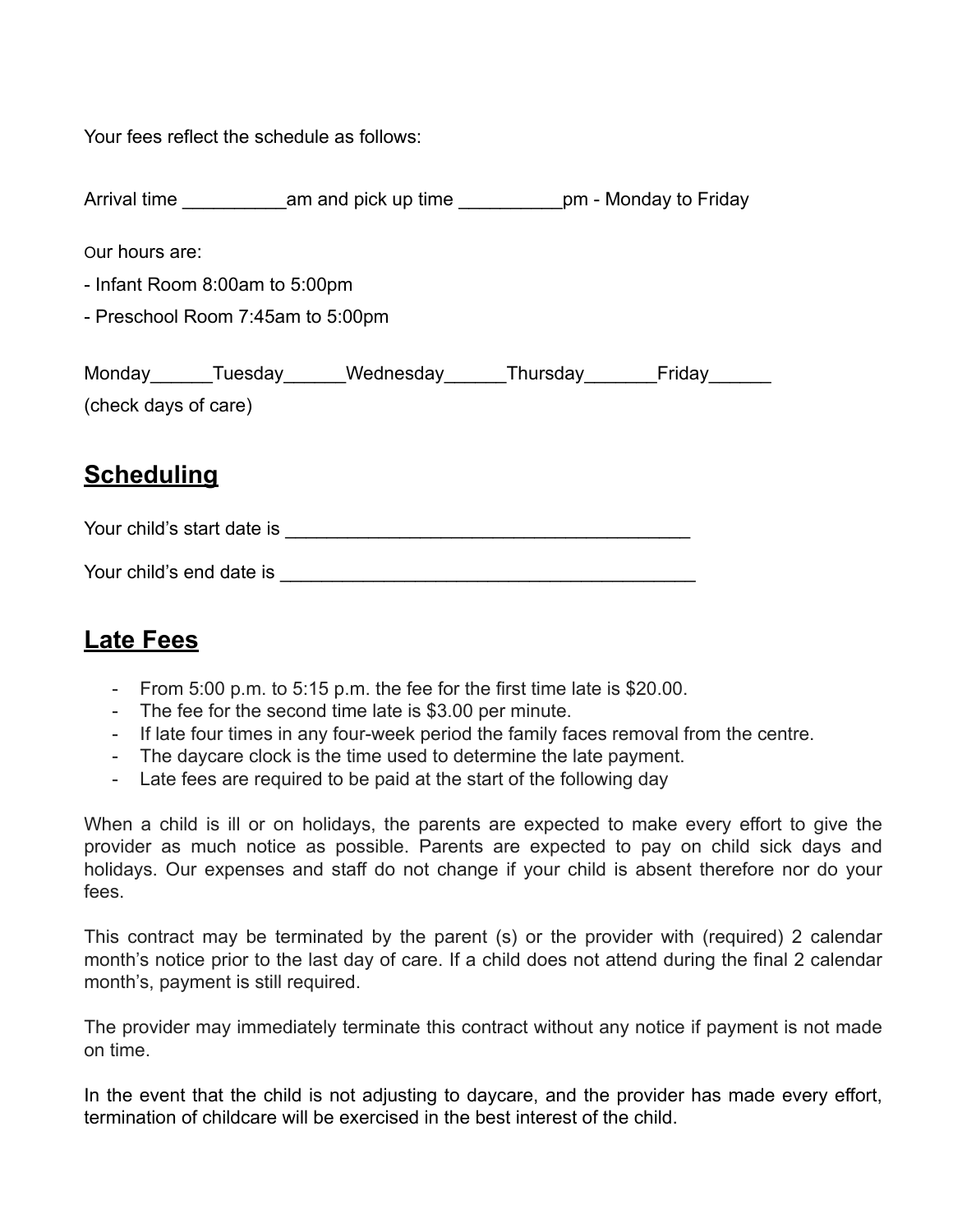## **Agreement of Contract Terms**

|                                                                                                                                                                                                                                                                                                       | <b>Initial</b> |
|-------------------------------------------------------------------------------------------------------------------------------------------------------------------------------------------------------------------------------------------------------------------------------------------------------|----------------|
| Deposits are non refundable and non transferrable                                                                                                                                                                                                                                                     |                |
| Once a child's registration package (including deposits and the first month's<br>fees) is collected, Lil Clubhouse will not be in contact with the family until 4-6<br>weeks before start date. If you have any questions prior to that time please<br>contact us at lilclubhousechildcare@gmail.com. |                |
| If a family decides not to start at our facility, the deposit will not be refunded.                                                                                                                                                                                                                   |                |
| Withdrawal must be made in writing with a minimum of 2 calendar month's<br>notice.                                                                                                                                                                                                                    |                |
| If 2 calendar month's notice is not given before your start date, the first<br>month's cheque will be deposited and considered binding.                                                                                                                                                               |                |
| If 2 calendar month's notice is not given for the withdrawal of care after your<br>start date, you understand and agree that the next two month's fees are due at<br>the time of withdrawal notice, you will be required to pay for the next 2 month's<br>before care the following day.              |                |
| If for any reason the child cannot adjust to our facility, we reserve the right to<br>terminate.                                                                                                                                                                                                      |                |
| If for any reason the child has behavioural issues that cannot be resolved, we<br>reserve the right to terminate without notice.                                                                                                                                                                      |                |
| The contract can be revised at any time by the provider if necessary.                                                                                                                                                                                                                                 |                |
| I have read and understand the Parent Handbook.                                                                                                                                                                                                                                                       |                |
| I have read, understand, and will follow without dispute the centres Illness<br>Policy.                                                                                                                                                                                                               |                |
| I understand that staff are to be treated with respect at all times.                                                                                                                                                                                                                                  |                |
| I understand that if I have a concern, I will speak to the manager/director<br>directly.                                                                                                                                                                                                              |                |
| You agree to these terms as it is a binding agreement.                                                                                                                                                                                                                                                |                |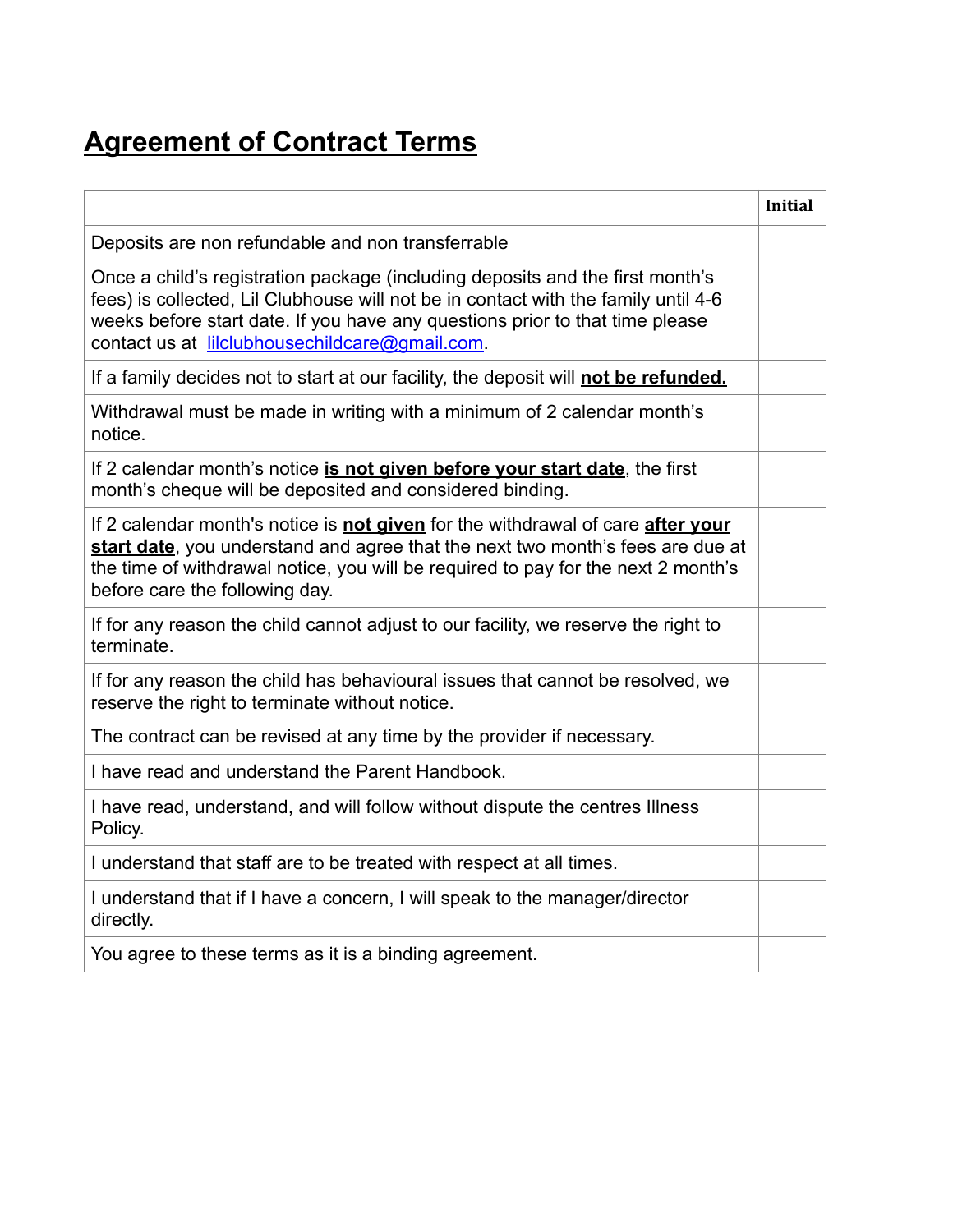## **Permission Form**

|                                                                                       | <b>Initial</b> |  |
|---------------------------------------------------------------------------------------|----------------|--|
| I give permission for my child to use all of the play equipment and to participate in |                |  |
| all of the day-care activities.                                                       |                |  |
| Leave the daycare premises under the supervision of staff members for                 |                |  |
| neighbourhood walks.                                                                  |                |  |
| I give permission for my child to be included in photos that are connected to the     |                |  |
| daycare.                                                                              |                |  |
|                                                                                       |                |  |
| Website<br>Advertising<br>Facebook<br>Website<br>Newspaper<br>Instagram               |                |  |
|                                                                                       |                |  |
| I authorize Lil Clubhouse to take photographs of my child for the sole use of the     |                |  |
| daycare.                                                                              |                |  |
| I grant permission for staff members to take whatever steps necessary to obtain       |                |  |
| emergency meds al care if warranted. These steps include contacting                   |                |  |
| paramedics. Any expenses incurred will be borne by the child's family.                |                |  |
| The daycare will not assume responsibility for a child who has not been handed        |                |  |
| over to a teacher directly one he/she arrives for the day.                            |                |  |
| I authorize Lil Clubhouse to apply sunscreen to my child.                             |                |  |
| I authorize Lil Clubhouse to use disinfectant spray to clean cuts/scrapes to my       |                |  |
| child to avoid infection.                                                             |                |  |
|                                                                                       |                |  |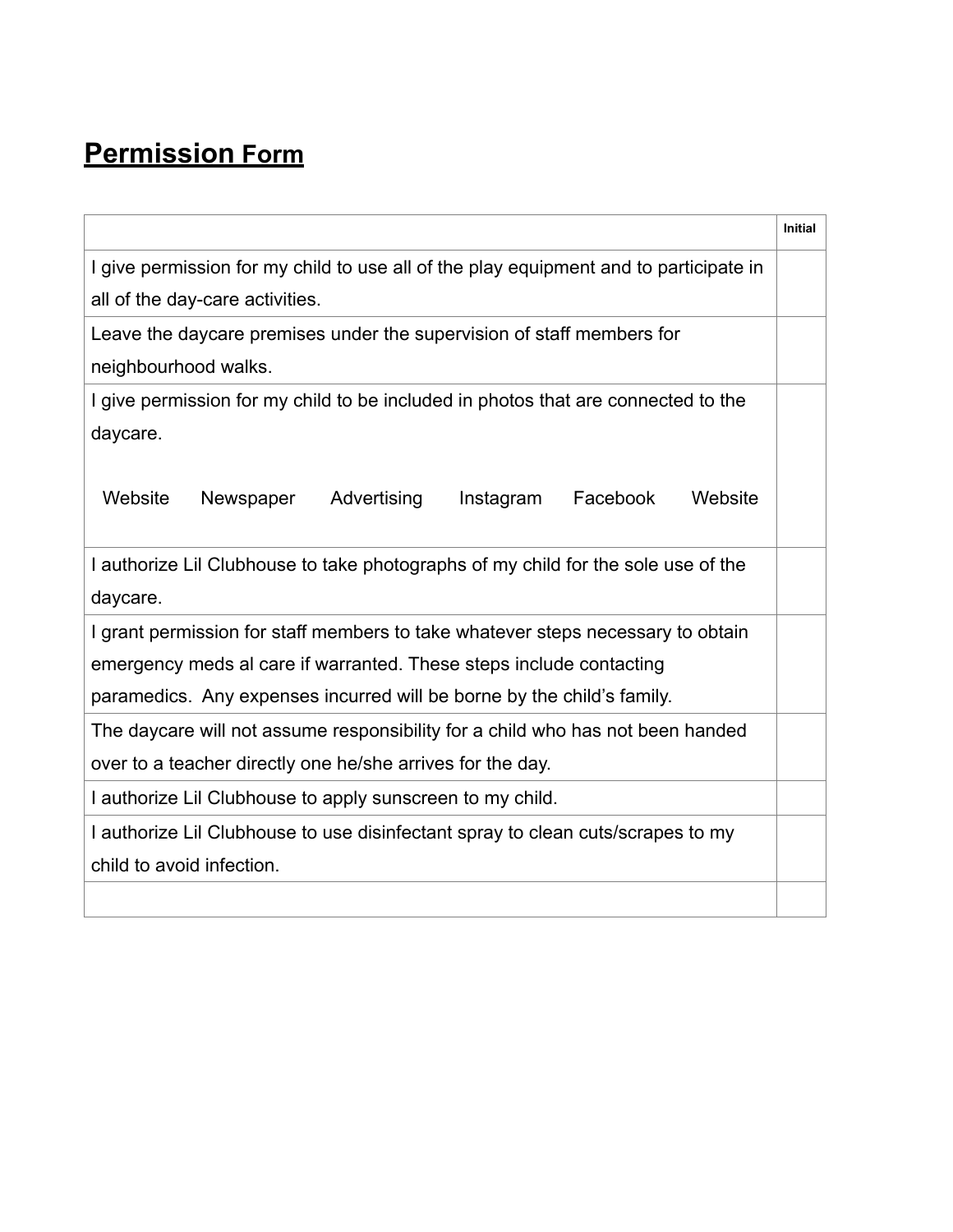#### **Signatures**

The signatures below indicate agreement with this contract and with the written policies of the provider (contained in a separate document). The provider may change policies as needed with advance written notice.

| Parent's name Parent's signature     | Date |  |
|--------------------------------------|------|--|
| Parent's name Parent's signature     | Date |  |
| Provider's name Provider's signature | Date |  |

If the parent or legal guardian is under the age of 18, a co-signer must sign this agreement and act as guarantor to the contract and agree to be bound by all financial terms.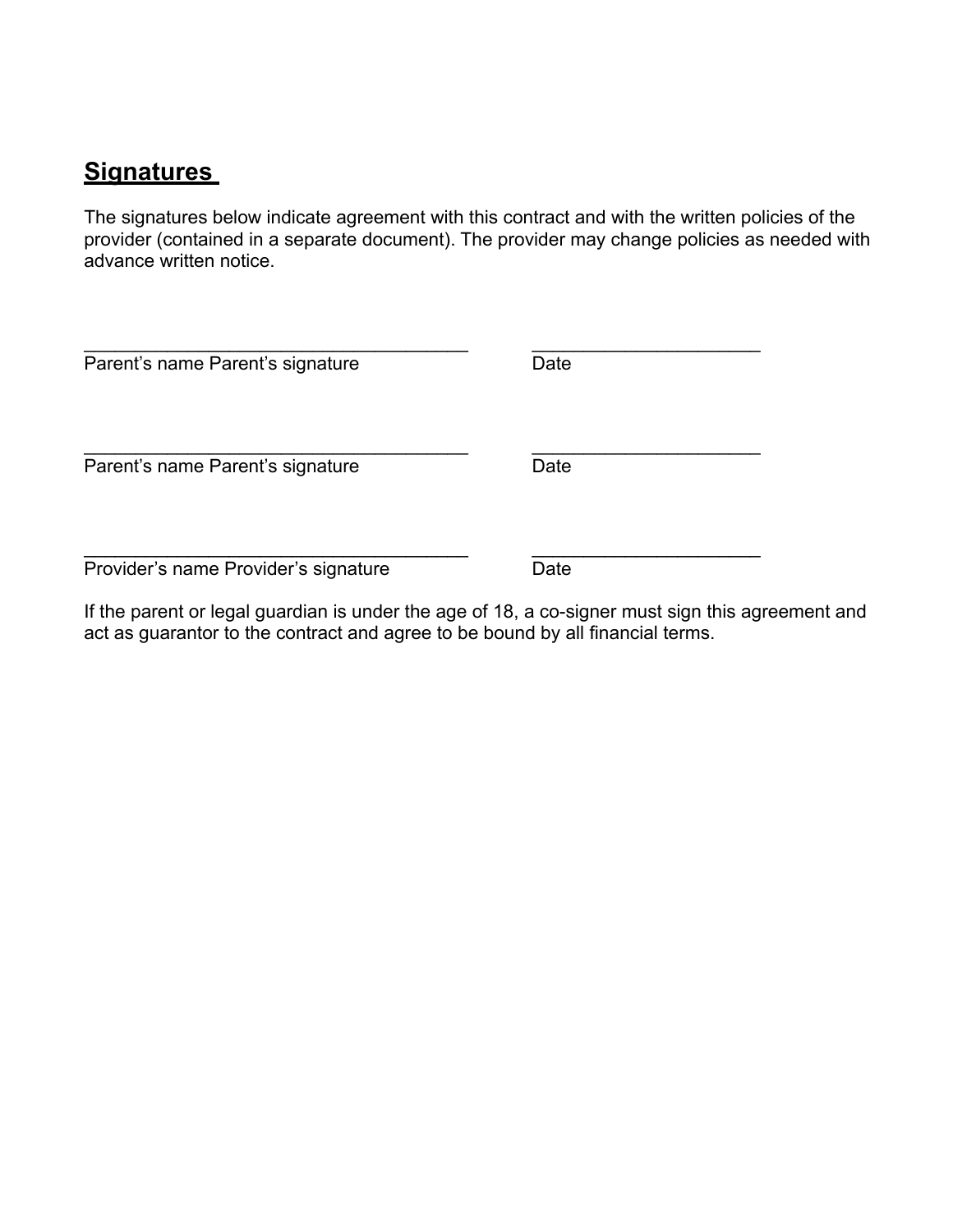# **Personal Emergency Preparedness Kit**

Below is a list of items that should be included in your child's Emergency Disaster Kit. In the unlikely event that there is an emergency, these kits will be used to help make this time as calming and safe for your child as possible.

Please compile all of the items below into a large Ziploc bag labeled with your child's name and return to the daycare.

- Bottle of water or Juice box
- Granola or energy Bar, Crackers
- Rain poncho
- Small blanket (receiving blanket and or foil emergency blanket)
- Book
- Small toy
- Family photo
- Two diapers
- Pair of socks
- Extra soother
- Small hat (beanie)

Thank you,

Lil Clubhouse Childcare